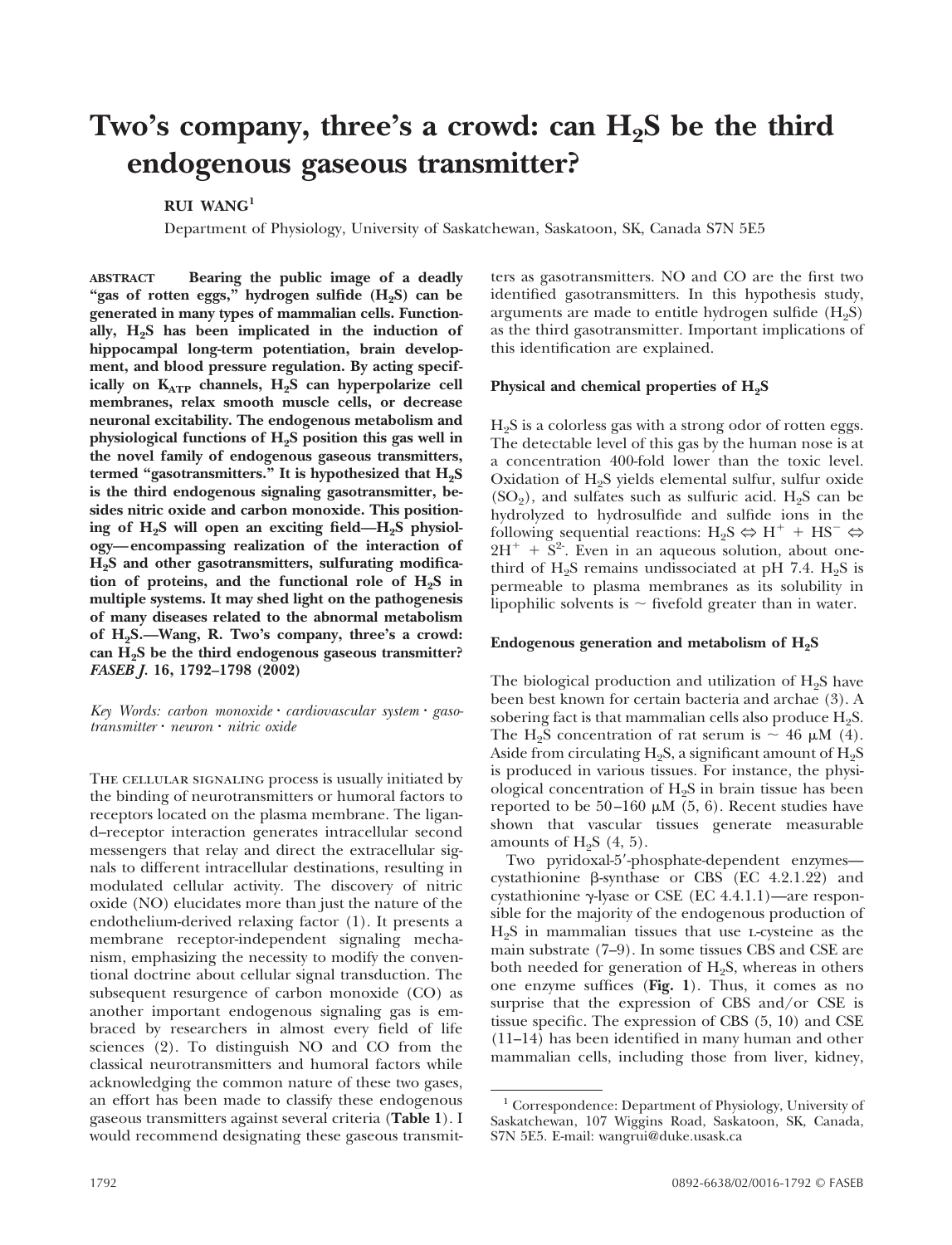- (1) They are small molecules of gas, like nitric oxide (NO) and carbon monoxide (CO).
- (2) They are freely permeable to membrane. As such, their effects will not rely on cognate membrane receptors.
- (3) They are endogenously and enzymatically generated and their generation is regulated.
- (4) They have well-defined specific functions at physiologically relevant concentrations. For instance, NO and CO both participate in vasorelaxation and synaptic transmission in the central nervous system.
- (5) Their cellular effects may or may not be mediated by second messengers, but should have specific cellular and molecular targets. For instance, NO and CO activate  $K_{Ca}$  channels in plasma membrane either directly or mediated by the cGMP pathway.

brain, skin fibroblasts, and blood lymphocytes. As the end product of CBS- and CSE-catalyzed cysteine metabolism,  $H<sub>9</sub>S$  exerts a negative feedback effect on the activity of these enzymes. Elevated  $H_2S$  level inhibited CSE activity (15) and the rate of gluconeogenesis from cysteine (16). Another less important endogenous source of  $H_2S$  is the nonenzymatic reduction of elemental sulfur to  $H_2S$  using reducing equivalents obtained from the oxidation of glucose (17) (**Fig. 2**). All essential components of this nonenzymatic pathway are present in vivo, including the supply of reducible sulfur. The presence of millimolar concentration of sulfur in blood circulation has been reported in humans (18) or mice (19).

 $H<sub>2</sub>S$  in vivo is metabolized by oxidation in mitochondria or by methylation in cytosol (Fig. 1).  $H<sub>2</sub>S$  can be scavenged by methemoglobin (20) or metallo- or disulfide-containing molecules such as oxidized glutathione (21).  $H_2S$  is excreted mainly by the kidney as free or conjugated sulfate (20). The interaction of hemoglobin and  $H<sub>2</sub>S$  calls for special attention. Hemoglobin may be the common "sink" for CO in forming scarlet carboxyhemoglobin (22), for NO in forming nitrosyl hemoglobin, and for  $H_2S$  in forming green sulfhemoglobin (23). If this sink is filled with one gas, the binding of other gases would be affected and their individual availability to act on targeted cells would be altered. A



**Figure 1.** Endogenous enzymatic production and metabolism of  $H_2S$ .



**Figure 2.** Endogenous nonenzymatic production of  $H_2S$ .

case in point is the observation that after pretreatment of human erythrocytes with CO to saturate the hemoglobin sink, the accumulated amount of endogenous  $H<sub>9</sub>S$  was significantly enhanced (17).

## **Physiological effects of H2S and the underlying mechanisms**

The physiological functions of endogenous  $H<sub>2</sub>S$  may be multifaceted. In liver and kidney, activities of the H2S-generating enzymes have been studied in great detail (8, 9, 24, 25). To be succinct, a discussion of this study focuses on the physiological role of  $H<sub>2</sub>S$  in nervous and cardiovascular systems.

#### Physiological effects of  $H_2S$  on the nervous system

The first and most important evidence for the physiological role of H<sub>2</sub>S was obtained in 1989 when endogenous sulfide levels in rat brain tissues  $(1.6 \mu g/g)$  (26) and in normal human postmortem brainstem (0.7  $\mu$ g/g) were reported (26, 27). Endogenous sulfide level in mice brain (28) was similar to that of rats, but threefold lower than that of bovine cerebral cortex (29). The study by Awata et al. in 1995 (30) provided the enzymatic mechanisms for this endogenous  $H_2S$  in rat brain, in which activities of CBS and CSE in six different brain regions were detected though the activity of CBS was  $> 30$ -fold greater than that of CSE. Brain activities of CBS and CSE gradually increased after birth and reached adult level at 2–4 wk. The transcriptional expression of CBS in rat brain (hippocampus, cerebellum, cerebral cortex, and brainstem) was later confirmed using Northern blot analysis but no CSE mRNA was detected  $(6)$ . The reduced  $H<sub>9</sub>S$  production after the inhibition of CBS further pinpointed CBS to be the major endogenous enzyme for  $H<sub>2</sub>S$  production in brain (6).

The functional role of  $H_2S$  at physiologically relevant concentrations in brain was gradually uncovered in early 1990s. Chronic exposure of neonatal rats to  $H_2S$ altered the release of neurotransmitters in brain with increased serotonin and norepinephrine levels in rat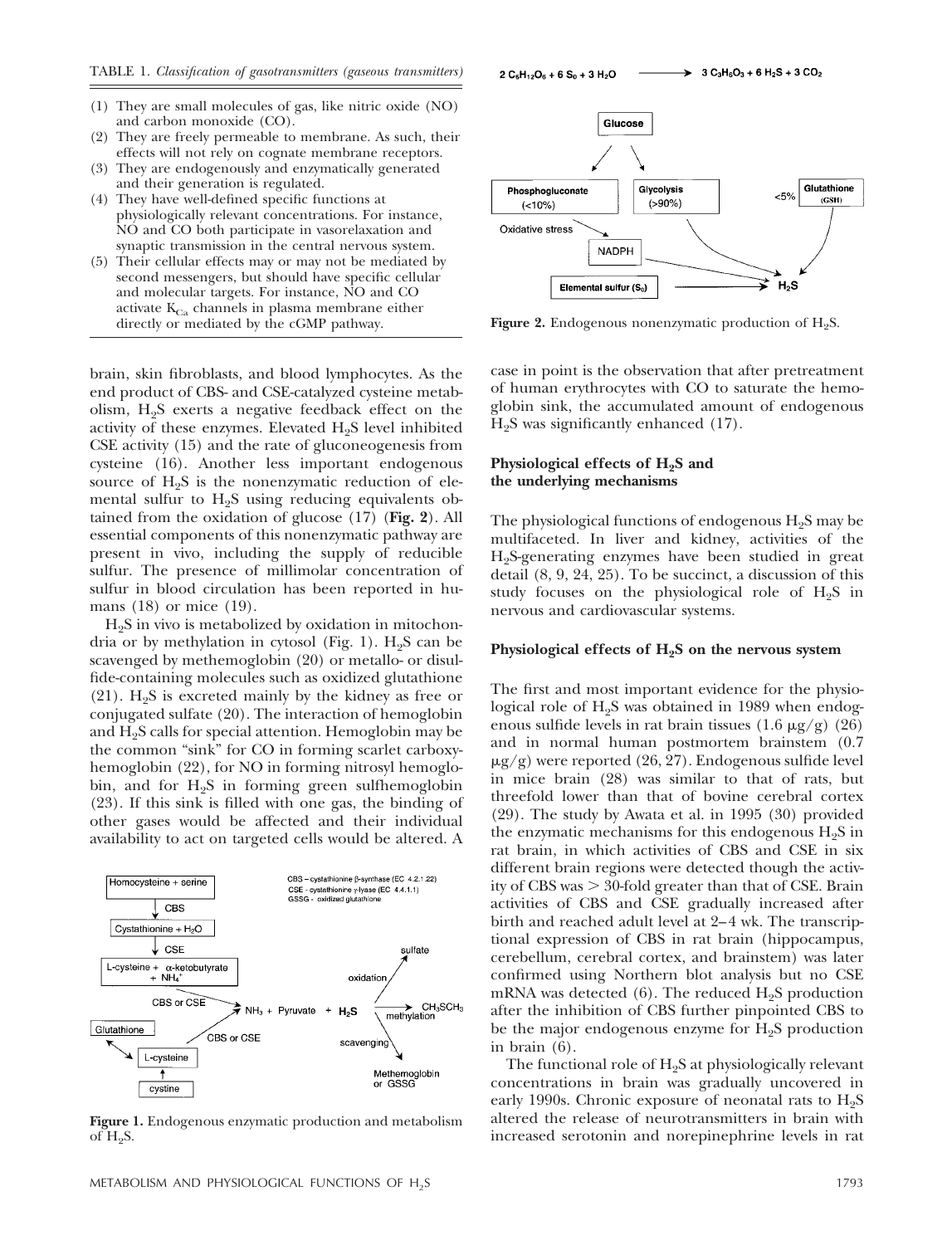cerebellum and frontal cortex (31, 32). Application of NaHS, which generates  $H_2S$  once in solution, to rat hypothalamic explants in vitro did not affect the basal secretion of corticotropin-releasing hormone (CRH), but consistently reduced KCl-stimulated CRH release from the explants (33). This effect of exogenous  $H_2S$ was consistent with the observation that the intramuscular application of S-adenosyl-l-methionine, an endogenous precursor of  $H_2S$ , to conscious rats reduced the hypothermia-induced increase in serum level of corticosterone (33).

Voltage-dependent and TTX-sensitive  $Na<sup>+</sup>$  channels may be targeted by  $H_2S$  in neurons. In cultured neuroblastoma cells, NaHS or taurine alone did not alter Na channel currents. After pretreatment of these cells with NaHS, taurine dramatically inhibited  $Na<sup>+</sup>$  channels in a reversible fashion (34). This effect of NaHS was mimicked by disulfide-reducing agents dithiothreitol and  $\beta$ -mercaptoethanol. A reduction of disulfide bonds between Na channel subunits by  $H_2S$  was thus suggested. Since taurine is an inhibitory neurotransmitter and a short exposure to NaHS  $\leq$  min) resulted in a twofold increase in taurine levels in brainstem (35), the interaction between NaHS and taurine suggests that certain neuronal effects of  $H_2S$ could be mediated by the alteration in taurine levels. However, the physiological importance of this study is limited since the concentration used for NaHS (10 mM) was far outside the physiological range.

NaHS induced a concentration-dependent (27–200  $\mu$ M) hyperpolarization and reduced input resistance of CA1 neurons or dorsal raphe neurons (36). This concentration range is physiologically relevant in the brain  $(6)$ . Changes in  $K^+$  conductance were identified to be the main ionic basis for these effects, since the presence of extracellular barium or intracellular cesium abolished the NaHS-induced membrane hyperpolarization. NaHS-induced neuronal hyperpolarization was blocked by a high concentration of TEA (50 mM) but not by a low concentration of TEA (10 mM) or 4-aminopyridine (1 mM). Thus, the involvement of either calciumactivated  $K^+$  channels or voltage-dependent  $K^+$  channels in NaHS effect was not supported. Activation of ATP-sensitive  $K^+$  ( $K_{ATP}$ ) channels by NaHS was proposed in these experiments as the consequence of ATP depletion due to the inhibition by sulfide of the oxidative phosphorylation (36). This hypothesis was not without ambiguity, since in the same experiments manipulation of intracellular ATP concentrations did not affect the NaHS-induced membrane hyperpolarization and no  $K_{ATP}$  channel currents were directly examined. Electrophysiological measurement of  $K^+$  channel currents in neurons with tight control of intracellular ATP levels in the presence of NaHS/H2S would help clarify the interaction of  $H_2S$  and neuronal  $K_{ATP}$  channels.

In addition to KATP channels, NMDA receptors may be the target of  $H_2S$ . In the presence of a weak tetanic stimulation, NaHS at  $10-130 \mu M$  facilitated the induction of hippocampal long-term potentiation (LTP) in rat hippocampal slices by enhancing the NMDA-induced inward current (6). Interaction of  $H_2S$  and NMDA receptors was possibly mediated by the activation of a cAMP-dependent protein kinase pathway. NaHS  $(1-100 \mu M)$  increased cAMP production in primarily cultured rat cerebral and cerebellar neurons or in selected rat brain neuronal and glial cell lines (37). By enhancing the production of cAMP, NaHS increased the sensitivity to NMDA stimulation of NMDA receptors expressed in oocytes (37).

## Physiological effects of H<sub>2</sub>S on the cardiovascular **system**

It has been a conventional view that  $H_2S$  interferes with cardiovascular function as a result of the secondary anoxia rather than a direct action of the gas on cardiac myocytes or vascular smooth muscle cells (SMCs) (36). However, this doctrine has started to become shaky in light of two aspects of development. The location of the  $H<sub>2</sub>S-<sub>2</sub>$ generating enzymes as well as the detection of endogenous levels of  $H<sub>2</sub>S$  in cardiovascular system provides the endogenous sources of H<sub>2</sub>S. In-depth study of the whole animal and at tissue and cellular levels defines the functional role of  $H_2S$ in the cardiovascular system.

Chen et al. (38) found no activity or expression of CBS in human atrium and ventricle tissues. The activity and/or expression of CBS were also lacking in human internal mammary arteries, saphenous veins, coronary arteries, or aortic arteries (38, 39). Thus, CBS does not appear to play a major role in generating  $H_2S$  in cardiovascular tissues under physiological conditions. On the other hand, expression of CSE and the endogenous production of  $H_2S$  have been shown in rat portal vein and thoracic aorta (5). In rat mesenteric artery and other vascular tissues, CSE is the only  $H_2S_2$  generating enzyme that has been identified, cloned, and sequenced (4). mRNA of this enzyme was expressed solely in vascular SMCs as detected by RT-PCR and in situ hybridization (4). No transcript of CSE was found in the endothelium layers of intact vascular tissues or cultured endothelial cells (4). Expression levels of CSE mRNA varied in different types of vascular tissues, with an intensity rank of pulmonary artery  $>$  aorta  $>$  tail  $artery$  > mesenteric artery (4). Endogenous production of H2S depends on the types of vascular tissues. For instance, the homogenates of thoracic aortas yielded more  $H_9S$  than that of portal vein of rats  $(5)$ .

The physiological function of  $H<sub>9</sub>S$  in the cardiovascular system has been studied recently. An intravenous bolus injection of  $H_2S$  transiently decreased blood pressure of rats by 12–30 mmHg, an effect mimicked by pinacidil (a  $K_{ATP}$  channel opener) and antagonized by glibenclamide (a  $K_{ATP}$  channel blocker) (4). At the tissue level,  $H_2S$  at physiologically relevant concentrations (IC<sub>50</sub>, 125  $\mu$ M) induced in vitro relaxation of aorta and portal vein of rats (4, 5). Whether this vasorelaxant effect was due to a direct action of H<sub>2</sub>S on vascular SMCs has been questioned. Zhao et al. (4) showed that the  $H<sub>9</sub>S$ -induced relaxation of rat aortic tissues was due mainly to a direct interaction of  $H_2S$  and SMCs, based on the failure of denervation of vascular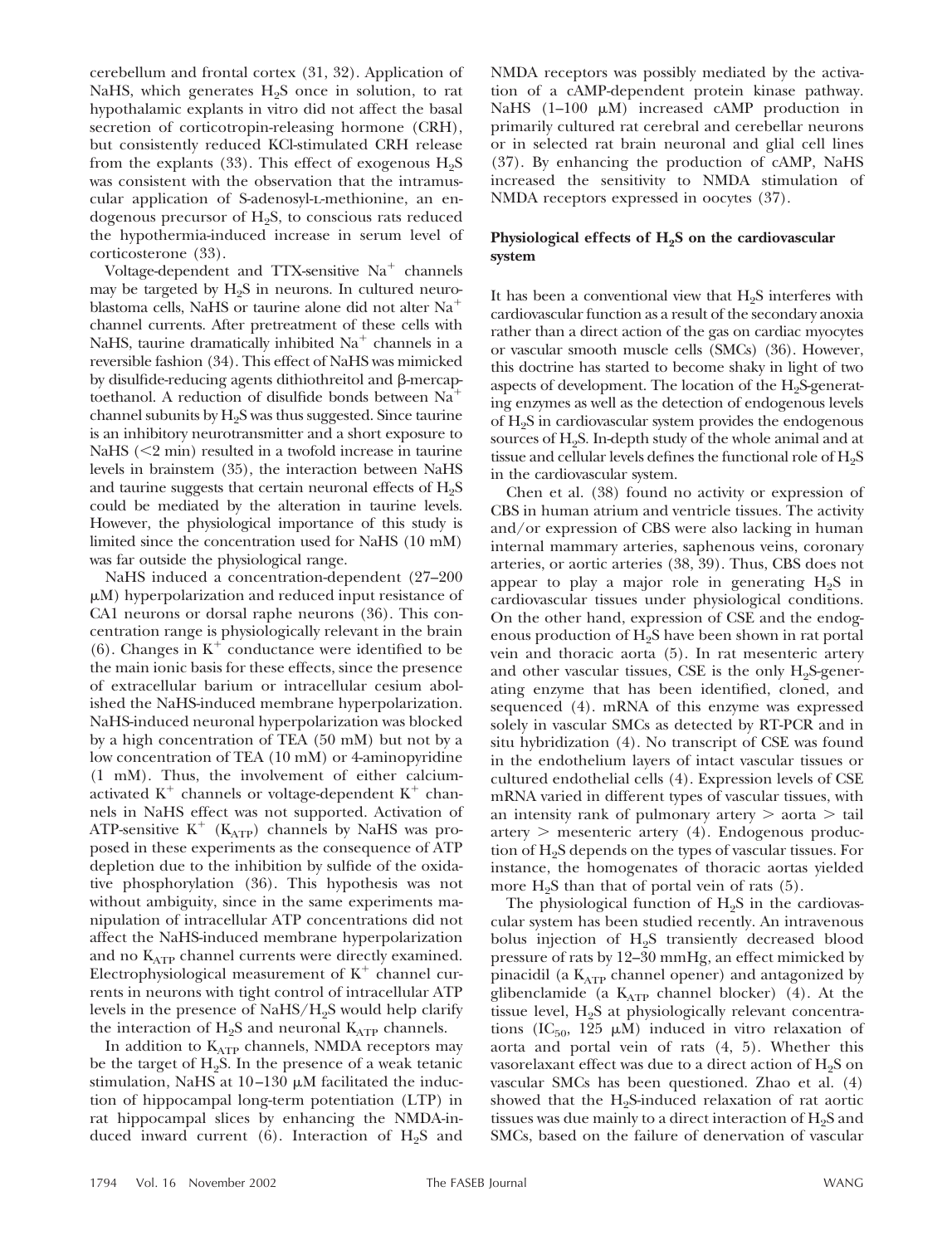tissues in vitro to alter  $H_2S$  effects and on the observation that  $H_2S$  still significantly relaxed vascular tissues after endothelium removal. Zhao et al. (4) showed that a small portion of the  $H_2S$ -induced vasorelaxation was attenuated by either removal of the endothelium or the application of l-NAME (an inhibitor of NO synthase) in the presence of the endothelium. This endotheliumdependent effect of  $H_2S$  could be explained by the release of endothelium-derived vasorelaxant factors in response to  $H_2S$  stimulation. The presence of an intact endothelium might serve as a buffer to retain  $H_2S$  in the blood vessel wall so that its vasorelaxant effect can be potentiated and prolonged. Another interesting observation was that the coapplication of apamin and charybdotoxin, a protocol to block the effect of endothelium-derived hyperpolarizing factor (EDHF) (40), to the endothelium-intact rat aortic tissues reduced the vasorelaxant effect of H<sub>2</sub>S. It seems that H<sub>2</sub>S might release EDHF from vascular endothelium. It should be borne in mind that endothelium dependency of the vascular effects of  $H_2S$  has been controversial. One study concluded that the vasorelaxant effect of  $H_2S$  was independent of endothelium, even though no experimental data were shown to support this conclusion (5).

Mechanisms for the direct effect of  $H_2S$  on vascular SMCs have been explored. Unlike NO or CO,  $H_2S$ relaxed vascular tissues independent of the activation of cGMP pathway. Whereas the vasorelaxation induced by NO was virtually abolished by ODQ, a specific inhibitor of soluble guanylyl cyclase, the  $H_2S$ -induced vasorelaxation was not inhibited by ODQ (4). In fact, ODQ even potentiated the vasorelaxant effect of  $H_2S$ . The synergistic actions of  $H_2S$  and ODQ cannot be fully understood yet. Hypothetically, the interaction between ODQ and  $H<sub>2</sub>S$  may have generated vasorelaxant free radicals, which further relaxed vascular tissues.

The most recent significant advance in our understanding of the vascular effects of  $H_2S$  was the identification of  $K_{ATP}$  channels in vascular SMCs as the target protein of  $H_2S$ . When isolated rat aortic tissues were precontracted with 20 or 100 mM KCl, the maximum vascular relaxation induced by H<sub>2</sub>S was  $\sim 90\%$  or 19%, respectively (4). This difference in relaxation potency of  $H_2S$  represents the portion of relaxation possibly mediated by potassium conductance. Furthermore,  $H<sub>2</sub>S$ -induced relaxation of the aortic tissues precontracted with phenylephrine was mimicked by a  $K_{ATP}$ channel opener pinacidil but concentration-dependently inhibited by glibenclamide. Results from these tissue contractility studies were substantiated in isolated single SMCs.  $K_{ATP}$  channel currents in rat aortic SMCs were significantly and reversibly increased by either  $H_2S$  or pinacidil. A direct action of  $H_2S$  on  $K_{ATP}$ channel proteins, rather than the interfered ATP metabolism by  $H_2S$ , was proposed based on three lines of evidence. First, intracellular ATP concentration in these studies was clamped at a fixed level (e.g., 0.5 mM) by dialyzing cells with the pipette solution. Second, the effect of  $H_2S$  on  $K_{ATP}$  channels was quickly reversed on washing out  $H_2S$  from the bath solution. Third, intentionally varying ATP concentrations inside the cell (from 0.2 to 3 mM) did not change the excitatory effect of  $H_2S$  on  $K_{ATP}$  channels. Together, these results demonstrate that  $H<sub>2</sub>S$  is an important endogenous vasoactive factor and is the first identified gaseous opener of  $K_{ATP}$  channels in vascular SMCs.

## **Physiological vs. toxicological effects of H2S**

The toxicity of H<sub>2</sub>S has been known for  $\sim$  300 years. The major lethal consequence of  $H_2S$  intoxication is the loss of central respiratory drive due to biochemical lesions of the respiratory centers of the brainstem (41). For a complete toxicological profile of  $H<sub>2</sub>S$ , readers are redirected to two excellent reviews by Beauchamp et al. (20) and Reiffenstein et al. (36). Note first that the endogenously generated H<sub>2</sub>S under physiological conditions is hardly accumulated or toxic to cells due to the balanced cellular metabolism of the gas (Fig. 1). In the presence of  $> 30 \mu M$  HS<sup>-</sup>, no apparent disturbance in oxidative phosphorylation could be observed likely due to the rapid oxidation of  $H_2S$  in mitochondria (42, 43). Second, the line between toxicological and physiological effects of  $H<sub>9</sub>S$  is very thin. The reported toxic level of  $H_2S$  is  $\leq$  twofold greater than its endogenous level in rat brain tissues (26). Intoxication of mice with NaSH only elevated the sulfide concentration from the endogenous level by 57%, 18%, and 64% in brain, liver, and kidney, respectively (28). It is thus reasoned that the dose-response relationship of  $H_2S$  at the physiological concentration range must be very steep before the physiological effect of  $H_2S$  sharply transforms into a highly toxic effect (4). Moreover, mammalian cells must possess a delicate regulatory mechanism to control the endogenous  $H<sub>2</sub>S$  level within the physiological range.

#### Interaction of H<sub>2</sub>S with other gasotransmitters

Given that  $H_9S$ , NO, and CO can all be gasotransmitters, they are not redundant (**Table 2**). For example,  $H<sub>2</sub>S$ , NO, and CO facilitate the induction of hippocampal LTP. This effect of  $H_2S$  depends on the activation of NMDA receptors (6) whereas that of NO and CO does not. NO can act as a reactive oxygen species by impairing the reduced glutathione/oxidized glutathione balance and/or by inhibiting enzymes and ion channels through S-nitrosylation processes.  $H_2S$  may also be involved in the reduction of thiols, whereas CO is not directly involved in redox reactions. Gasotransmitters may interact with each other. As discussed above, competition for the common hemoglobin sink by one gasotransmitter would potentiate or unmask the biological effect of other gasotransmitters.

Published data have shown that the endogenous production of  $H_2S$  from rat aortic tissues is enhanced by NO donor treatment (4). The NO donor also enhances the expression level of CSE in cultured vascular SMCs. Similar to the release of NO by acetyl-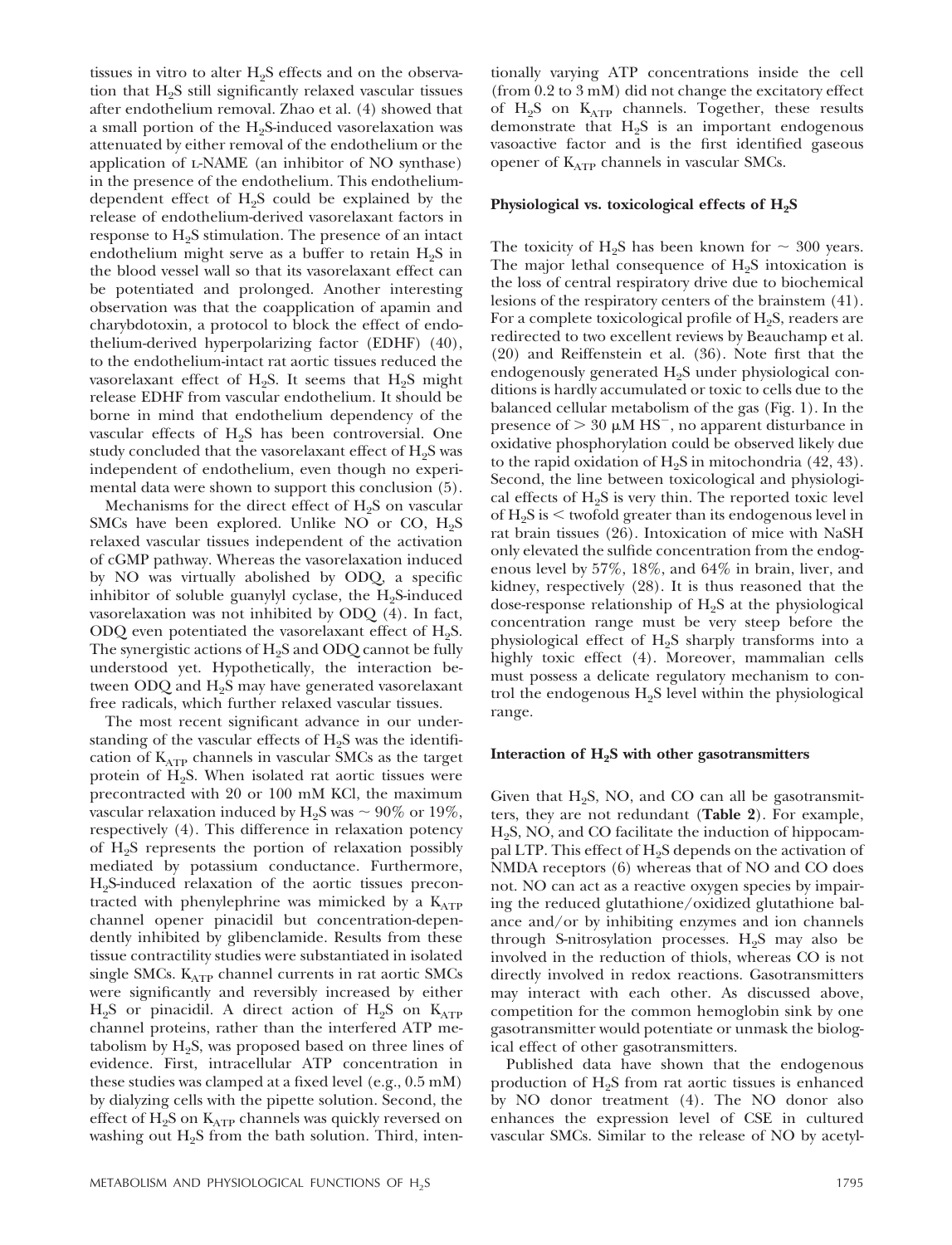|                          | H <sub>9</sub> S            | CO                     | NO.                     |
|--------------------------|-----------------------------|------------------------|-------------------------|
| Main substrates          | L-cysteine                  | Heme                   | L-arginine              |
| Generating enzymes       | CBS, CSE                    | Heme oxygenases        | NO synthases            |
| Inducer                  | NO.                         | Free radicals          | Acetylcholin, endotoxin |
| Scavenger                | Hemoglobin                  | Hemoglobin             | Hemoglobin              |
| Inhibitor                | D,L-propargylglycerine      | Zinc-PPIX              | <b>L-NAME</b>           |
| Protein targets          | $K_{ATP}$ channel, cAMP (?) | $cGMP, K_{Cs}$ channel | cGMP, $K_{Ca}$ channel  |
| Amino acid targets       |                             | Histidine              | Cysteine                |
| Half-life in solution    | <b>Minutes</b>              | <b>Minutes</b>         | Seconds                 |
| Production tissue source | SMC, not in EC              | EC < SMC               | EC > SMC                |

*<sup>a</sup>* Only examples, not a complete list, are given. SMC, smooth muscle cell; EC, endothelial cell; zinc-PPIX, zinc protoporphyrin-IX; l-NAME, NG-nitro-l-arginine methyl ester.

choline, release of  $H_2S$  by NO adds a line of essential evidence for the physiological role of  $H_2S$ .

Finally, the integrated vascular effect of  $H_2S$  and NO may not be a simple algebraic summation of their individual actions. Hosoki et al. (5) observed that the vasorelaxant effect of sodium nitroprusside (SNP), a NO donor, was enhanced by incubating rat aortic tissues with  $30 \mu M$  NaHS. On the contrary, pretreating aortic tissues in another study with 60  $\mu$ M H<sub>2</sub>S inhibited the vasorelaxant effect of SNP. This discrepancy may be partially explained by the experimental conditions of these studies, including differences in tissue preparations and tension development before the application of  $H_2S$ . The putative interactions of NO and  $H_2S$  are hypothetically presented in **Fig. 3**.

## **CONCLUDING REMARKS AND PERSPECTIVES**

In keeping with the criteria listed in Table 1,  $H<sub>2</sub>S$  might be classified as the third gasotransmitter besides NO



**Figure 3.** Hypothesized scheme of the interaction of  $H_2S$  and NO in vascular tissues. The solid lines indicate the stimulatory inputs and the dashed lines, inhibitory inputs.  $(1)$  H<sub>2</sub>S may decrease the sensitivity of the cGMP pathway to  $N\overrightarrow{O}$  (27).  $(2)$  H<sub>2</sub>S may reduce the expression level of NO synthase (NOS). (*3*) NO may increase the expression of CSE. (*4*) NO may increase the cellular uptake of cystine. (5)  $H_2S$  may modify  $K_{Ca}$ channels to decrease their sensitivity to NO.

and CO. This gas is endogenously generated and manifests significant effects at physiologically relevant concentrations. The effect of  $H_2S$  on  $K_{ATP}$  channels may represent an important endogenous mechanism in vascular SMCs, neurons, and other excitable cells to couple cellular metabolism to excitability. By demonstrating the role of NO as an inducer or as a molecular switch for endogenous  $H<sub>2</sub>S$  production, we can begin to understand how the interaction between  $H<sub>2</sub>S$  and NO provides an integrated regulation of vascular tone. These advances in  $H<sub>2</sub>S$  research may revolutionize many conventional doctrines. For example, hyperhomocystinemia is a disease with a deficient expression of CBS. The role of a low level of endogenous  $H_2S$  in the pathogenesis of this disease has been largely overlooked or simply neglected (13), yet it may be an important cause of atherosclerosis and thrombotic complications associated with hyperhomocystinemia. We still have a long way to go before a complete understanding of cellular metabolism and functions of  $H_2S$  is achieved. The following future studies of  $H_2S$ physiology serve only as examples.

*1*) Molecular mechanisms of the interaction of H<sub>2</sub>S and  $K_{ATP}$  channels should be further investigated. As expression of different KATP channel subunits is tissue-type specific, whether  $H_2S$  stimulates  $K_{ATP}$  channels in other tissues (e.g., lungs, kidney, pancreas) as it does in vascular SMCs and neurons may be a key to the differential effects of  $H_2S$  on different tissues. Direct evidence, including single channel recording on heterologously expressed  $K_{ATP}$  channels in the presence of H<sub>2</sub>S, should be collected.  $H<sub>9</sub>S$  may interact with membrane and/or cytosol proteins to form reactive and unstable persulfides (44). These persulfides may take different forms, including protein-SSH, thiotaurine, thiocysteine, thiocystine, or mercaptopyruvate (45). The persulfide-related sulfuration and structural changes of the targeted proteins are recognized mechanisms for the biological effects of sulfide donors. This mechanism may underlie the interaction of  $H_2S$  and  $K_{ATP}$  channel proteins.

2)  $H_2S$  may alter cellular redox status.  $H_2S$  in an aqueous solution is a weak reducing agent. Vasorelaxation induced by  $H<sub>9</sub>S$  was not mimicked by the disulfide bondreducing agents  $(5)$  but the H<sub>2</sub>S-induced modulation of  $Na<sup>+</sup>$  channels in neurons was (34). This controversy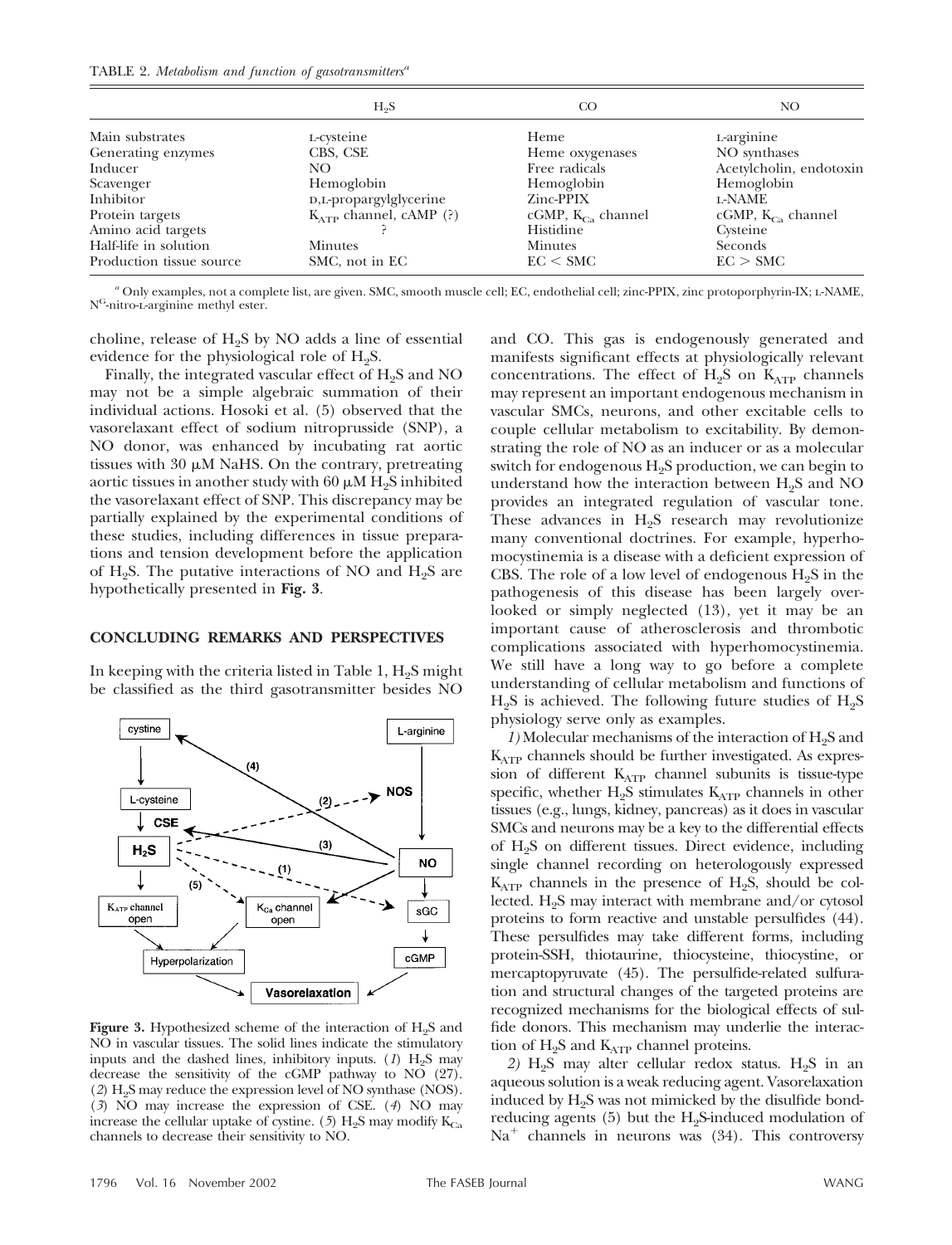supports, rather than denounces, the importance of the reducing capability of H<sub>2</sub>S. Quite likely, manifestation of the reducing effect of  $H<sub>2</sub>S$  depends on the tissue-specific targets and the tissue-specific redox environment. Does H2S have an oxidative potential? This is unsettled given the reported yield of free radicals from  $H<sub>9</sub>S$ . In the presence of peroxidase and  $H_2O_2$ ,  $H_2S$  produced thiyl free radicals (SH<sup> $\cdot$ </sup> and S<sup>'</sup>) (46). More vigorous studies are needed to investigate the physiological effects of  $H_2S$  in the presence of different antioxidants, especially the scavengers for thiyl free radicals.

*3)* The endogenous inhibitors and stimulators for  $H<sub>9</sub>S$  production should be explored. Since CBS is a heme-containing protein (10) and heme-containing proteins are common targets of NO and CO, the activity of CBS might be under the influence of both CO and NO (47). CSE activity is increased by l-cysteine (48), but this substance is not stable and may have neurotoxicity. Steroid hormones are putative modulators of CBS functions; one such example is the testosterone-induced increase in the activity of CBS (49). The expression of CBS is also inducible. Although no CBS protein could be detected in freshly isolated human aortic tissues, primarily cultured human aortic SMCs within five passages exhibited clear CBS activity and protein expression (38). This may imply a regulatory role of endogenous  $H_2S$  in the proliferation of vascular SMCs, which are normally quiescent.

4) Pharmacological or genomic manipulation of  $H_2S$ production is an underdeveloped area with great potential. Enhancement of CBS activity by S-adenosyl-methionine (6, 9, 50) may find novel applications in dealing with some brain disorders. However, S-adenosyl-methionine may have other effects unrelated to the endogenous generation of H2S due to its methyl donor role. Specific activators of CSE, which is uniquely expressed in vascular tissues, are not available at present, but these agents can be important tools in the regulation of abnormal cardiovascular functions related to the altered endogenous  $H_2S$ metabolism. Most if not all of the currently available inhibitors for different types of the  $H<sub>2</sub>S-<sub>5</sub>$  generating enzymes are not membrane permeable, which significantly impedes their applications under physiological conditions. A heterozygous deficiency of CBS mice has been established (51). The transgenic animal model with CSE deletion will be needed to establish the contribution of this enzyme to endogenous  $H<sub>9</sub>S$  levels in vascular tissues.

*5)* Investigations should begin to look into the pathological role of endogenous  $H<sub>9</sub>S$ . Deficiency in CBS expression causes hyperhomocystinemia, which leads to premature peripheral and cerebral occlusive arterial disease (52). The pathogenic role of low levels of  $H_2S$ in this disease has not been explored. Similarly, homocystinuria is an autosomal recessively inherited disorder (53) that may be closely related to the low endogenous production of  $H_2S$ . On the other hand, Down syndrome with elevated CBS expression, low plasma homocysteine, and significantly increased thiosulfate urinary excretion (54) may couple to abnormally high  $H_2S$ levels. These observations have led to the hypothesis

that the accumulation of  $H_2S$  in the brain could cause the metabolic intoxication (55). Sudden infant death syndrome may be related to the abnormally higher taurine levels induced by  $H<sub>9</sub>S$  (34). The development of vascular diseases after heart transplantation is accompanied by increased total plasma homocysteine concentrations (56). In this case and other vasculopathy circumstances, a potentially lower endogenous level of  $H<sub>2</sub>S$  may be an important pathogenic factor.

Now that the role of  $H<sub>2</sub>S$  has been identified as sharing metabolic mechanisms and cellular effects similar to NO and CO, it is the time to call the family of gasotransmitters to 'please stand up.' It is expected that the gasotransmitter family will be expanded to include other yet undefined endogenous gaseous molecules.  $|{\bf F_J}|$ 

The author thanks Dr. J. Thornhill for reading through this study, and thanks to the Natural Sciences and Engineering Research Council of Canada for supporting this project.

## **REFERENCES**

- 1. Furchgott, R. F., and Zawadski, J. V. (1980) The obligatory role of endothelial cells in the relaxation of arterial smooth muscle by acetylcholine. *Nature (London)* **228,** 373–376
- 2. Cao, K., and Wang, R. (2001) Carbon monoxide, vascular contractility, and K<sup>+</sup> channels. In *CO and Cardiovascular Functions*. (Wang, R., ed) pp. 83–109, CRC Press, Boca Raton, LA
- 3. Pace, N. R. (1997) A molecular view of microbial diversity and the biosphere. *Science* **276,** 734–740
- 4. Zhao, W., Zhang, J., Lu, Y., and Wang, R. (2001) The vasorelaxant effect of  $H_2S$  as a novel endogenous gaseous  $K_{ATP}$  channel opener. *EMBO J.* **20,** 6008–6016
- 5. Hosoki, R., Matsiki, N., and Kimura, H. (1997) The possible role of hydrogen sulfide as an endogenous smooth muscle relaxant in synergy with nitric oxide. *Biochem. Biophysic. Res. Commun.* **237,** 527–531
- 6. Abe, K., and Kimura, H. (1996) The possible role of hydrogen sulfide as an endogenous neuromodulator. *J. Neurosci.* **16,** 1066–1071
- 7. Bukovska, G., Kery, V., and Kraus, J. P. (1994) Expression of human cystathionine beta-synthase in *Escherichia coli*: purification and characterization. *Protein Exp. Purif.* **5,** 442–448
- 8. Erickson, P. F., Maxwell, I. H., Su, L. J., Baumann, M., and Glode, L. M. (1990) Sequence of cDNA for rat cystathionine -lyase and comparison of deduced amino acid sequence with related *Escherichia coli* enzymes. *Biochem. J.* **269,** 335–340
- 9. Stipanuk, M. H., and Beck, P. W. (1982) Characterization of the enzymic capacity for cysteine desulphhydration in liver and kidney of the rat. *Biochem. J.* **206,** 267–277
- 10. Meier, M., Janosik, M., Kery, V., Kraus, J. P., and Burkhard, P. (2001) Structure of human cystathionine beta-synthase: a unique pyridoxal 5-phosphate-dependent heme protein. *EMBO J.* **20,** 3910–3916
- 11. Levonen, A. L., Lapatto, R., Saksela, M., and Raivio, K. O. (2000) Human cystathionine gamma-lyase: developmental and in vitro expression of two isoforms. *Biochem. J.* **347,** 291–295
- 12. Lu, Y., O'Dowd, B. F., Orrego, H., and Isreal, Y. (1992) Cloning and nucleotide sequence of human liver cDNA encoding for cystathionine gamma-lyase. *Biochem. Biophys. Res. Commun.* **189,** 749–758
- 13. Yap, S., Naughten, E. R., Wilcken, B., Wilcken, D. E., and Boers, G. H. (2000) Vascular complications of severe hyperhomocysteinemia in patients with homocystinuria due to cystathionine beta-synthase deficiency: effects of homocysteine-lowering therapy. *Semin. Thromb. Hemost.* **26,** 335–340
- 14. van der Molen, E. F., Hiipakka, M. J., van Lith-Zanders, H., Boers, G. H., van den Heuvel, L. P., Monnens, L. A., and Blom, H. J. (1997) Homocysteine metabolism in endothelial cells of a